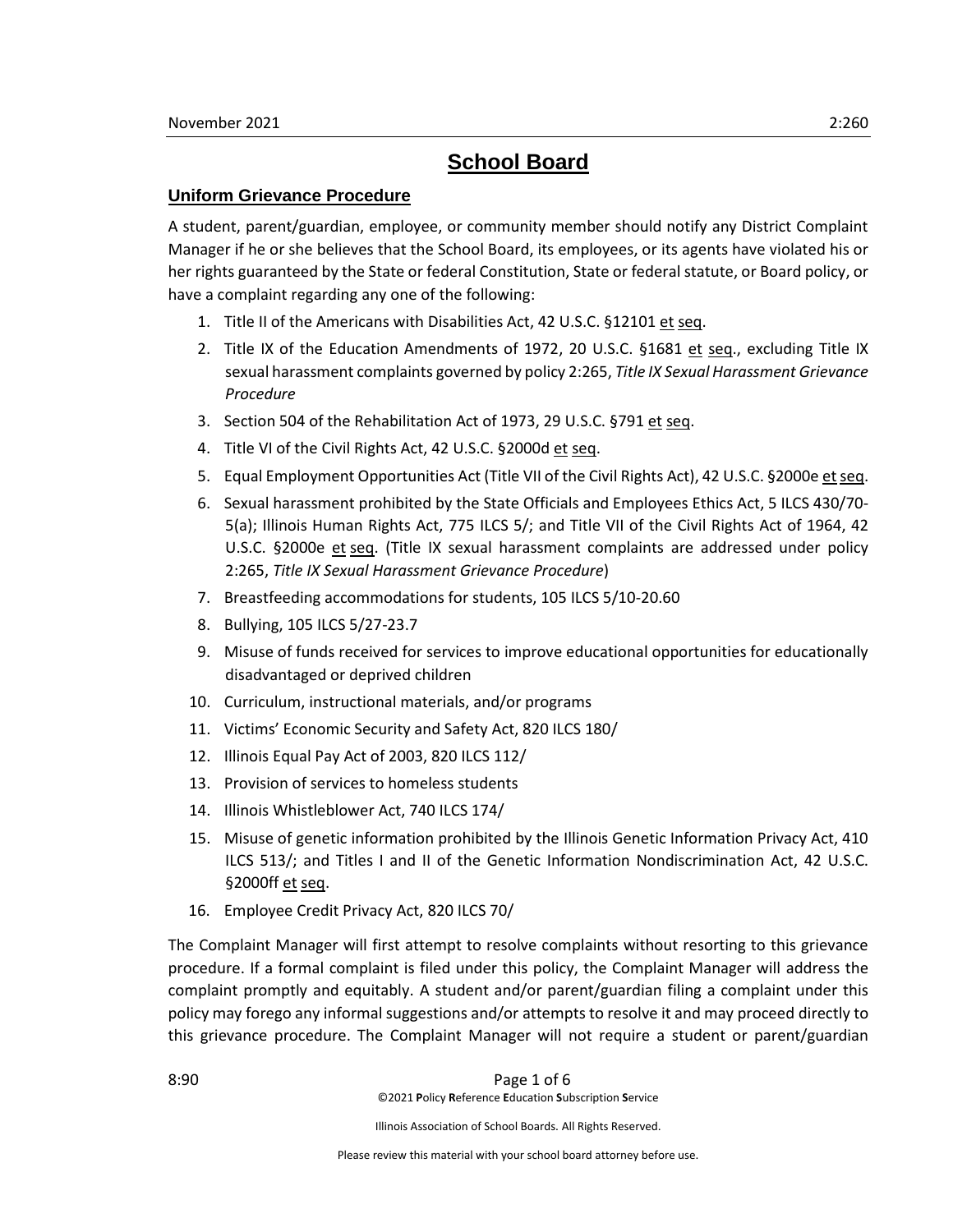complaining of any form of harassment to attempt to resolve allegations directly with the accused (or the accused's parents/guardians); this includes mediation.

### Right to Pursue Other Remedies Not Impaired

The right of a person to prompt and equitable resolution of a complaint filed under this policy shall not be impaired by the person's pursuit of other remedies, e.g., criminal complaints, civil actions, etc. Use of this grievance procedure is not a prerequisite to the pursuit of other remedies and use of this grievance procedure does not extend any filing deadline related to the pursuit of other remedies. If a person is pursuing another remedy subject to a complaint under this policy, the District will continue with a simultaneous investigation under this policy.

## Deadlines

All deadlines under this policy may be extended by the Complaint Manager as he or she deems appropriate. As used in this policy, *school business days* means days on which the District's main office is open.

## Filing a Complaint

A person (hereinafter Complainant) who wishes to avail him or herself of this grievance procedure may do so by filing a complaint with any District Complaint Manager. The Complainant shall not be required to file a complaint with a particular Complaint Manager and may request a Complaint Manager of the same gender. The Complaint Manager may request the Complainant to provide a written statement regarding the nature of the complaint or require a meeting with a student's parent(s)/guardian(s). The Complaint Manager shall assist the Complainant as needed.

For any complaint alleging bullying and/or cyberbullying of students, the Complaint Manager shall process and review the complaint according to Board policy 7:180, *Prevention of and Response to Bullying, Intimidation, and Harassment*, in addition to any response required by this policy. For any complaint alleging sexual harassment or other violation of Board policy 5:20, *Workplace Harassment Prohibited*, the Complaint Manager shall process and review the complaint according to that policy, in addition to any response required by this policy.

#### Investigation Process

The Complaint Manager will investigate the complaint or appoint a qualified person to undertake the investigation on his or her behalf. The Complaint Manager shall ensure both parties have an equal opportunity to present evidence during an investigation. If the Complainant is a student under 18 years of age, the Complaint Manager will notify his or her parents/guardians that they may attend any investigatory meetings in which their child is involved. The complaint and identity of the Complainant will not be disclosed except: (1) as required by law, this policy, or any collective bargaining agreement, (2) as necessary to fully investigate the complaint, or (3) as authorized by the Complainant.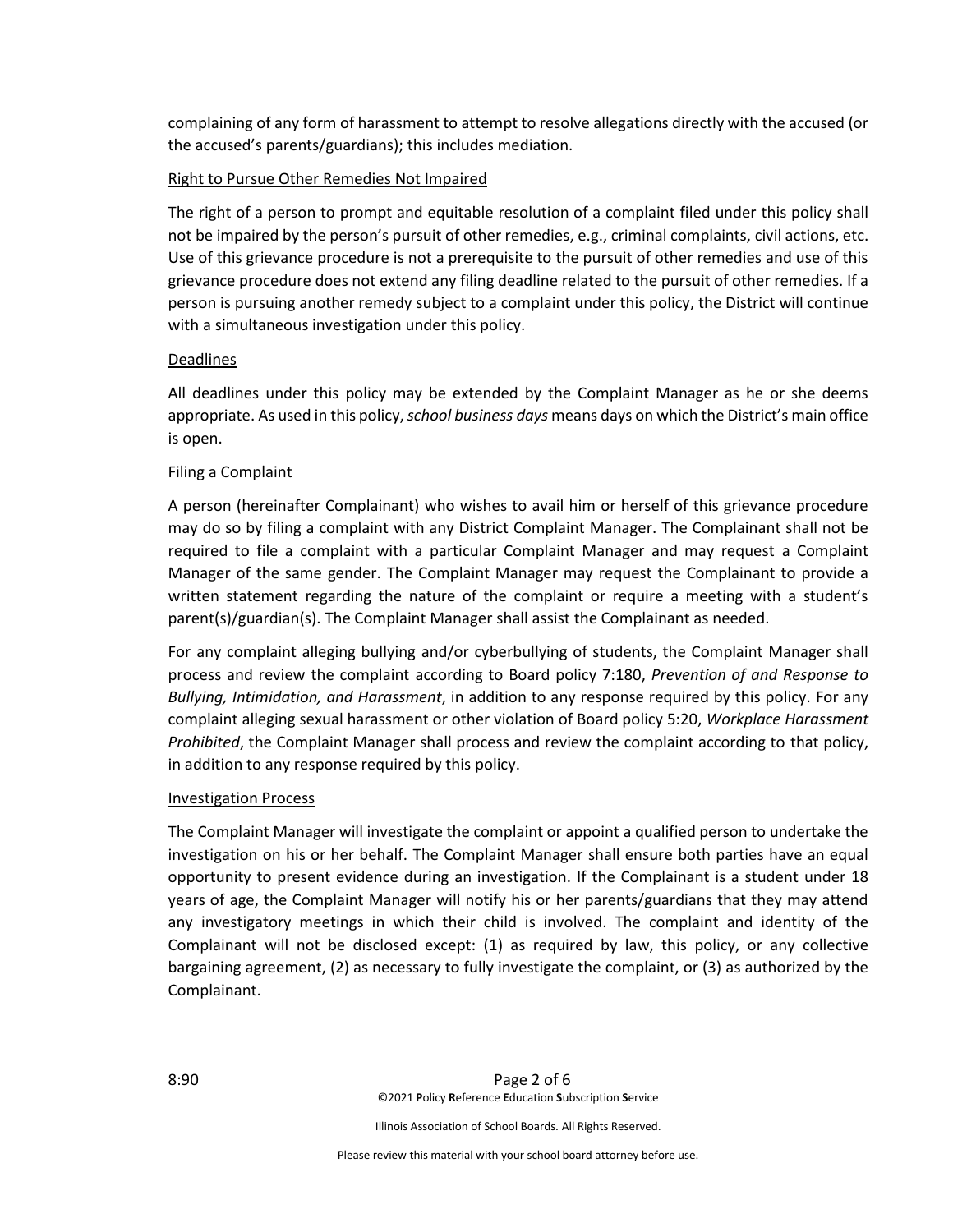The identity of any student witnesses will not be disclosed except: (1) as required by law, this policy, or any collective bargaining agreement, (2) as necessary to fully investigate the complaint, or (3) as authorized by the parent/guardian of the student witness, or by the student if the student is 18 years of age or older.

The Complaint Manager will inform, at regular intervals, the person(s) filing a complaint under this policy about the status of the investigation. Within 30 school business days after the date the complaint was filed, the Complaint Manager shall file a written report of his or her findings with the Superintendent. The Complaint Manager may request an extension of time.

The Superintendent will keep the Board informed of all complaints.

If a complaint contains allegations involving the Superintendent or Board member(s), the written report shall be filed directly with the Board, which will make a decision in accordance with paragraph four of the following section of this policy.

## Decision and Appeal

Within five school business days after receiving the Complaint Manager's report, the Superintendent shall mail his or her written decision to the Complainant and the accused by registered mail, return receipt requested, and/or personal delivery as well as to the Complaint Manager. All decisions shall be based upon the *preponderance of evidence* standard.

Within 10 school business days after receiving the Superintendent's decision, the Complainant or the accused may appeal the decision to the Board by making a written request to the Complaint Manager. The Complaint Manager shall promptly forward all materials relative to the complaint and appeal to the Board.

Within 30 school business days after an appeal of the Superintendent's decision, the Board shall affirm, reverse, or amend the Superintendent's decision or direct the Superintendent to gather additional information. Within five school business days after the Board's decision, the Superintendent shall inform the Complainant and the accused of the Board's action.

For complaints containing allegations involving the Superintendent or Board member(s), within 30 school business days after receiving the Complaint Manager's or outside investigator's report, the Board shall mail its written decision to the Complainant and the accused by registered mail, return receipt requested, and/or personal delivery as well as to the Complaint Manager.

This policy shall not be construed to create an independent right to a hearing before the Superintendent or Board. The failure to strictly follow the timelines in this grievance procedure shall not prejudice any party.

# Appointing a Nondiscrimination Coordinator and Complaint Managers

The Superintendent shall appoint a Nondiscrimination Coordinator to manage the District's efforts to provide equal opportunity employment and educational opportunities and prohibit the harassment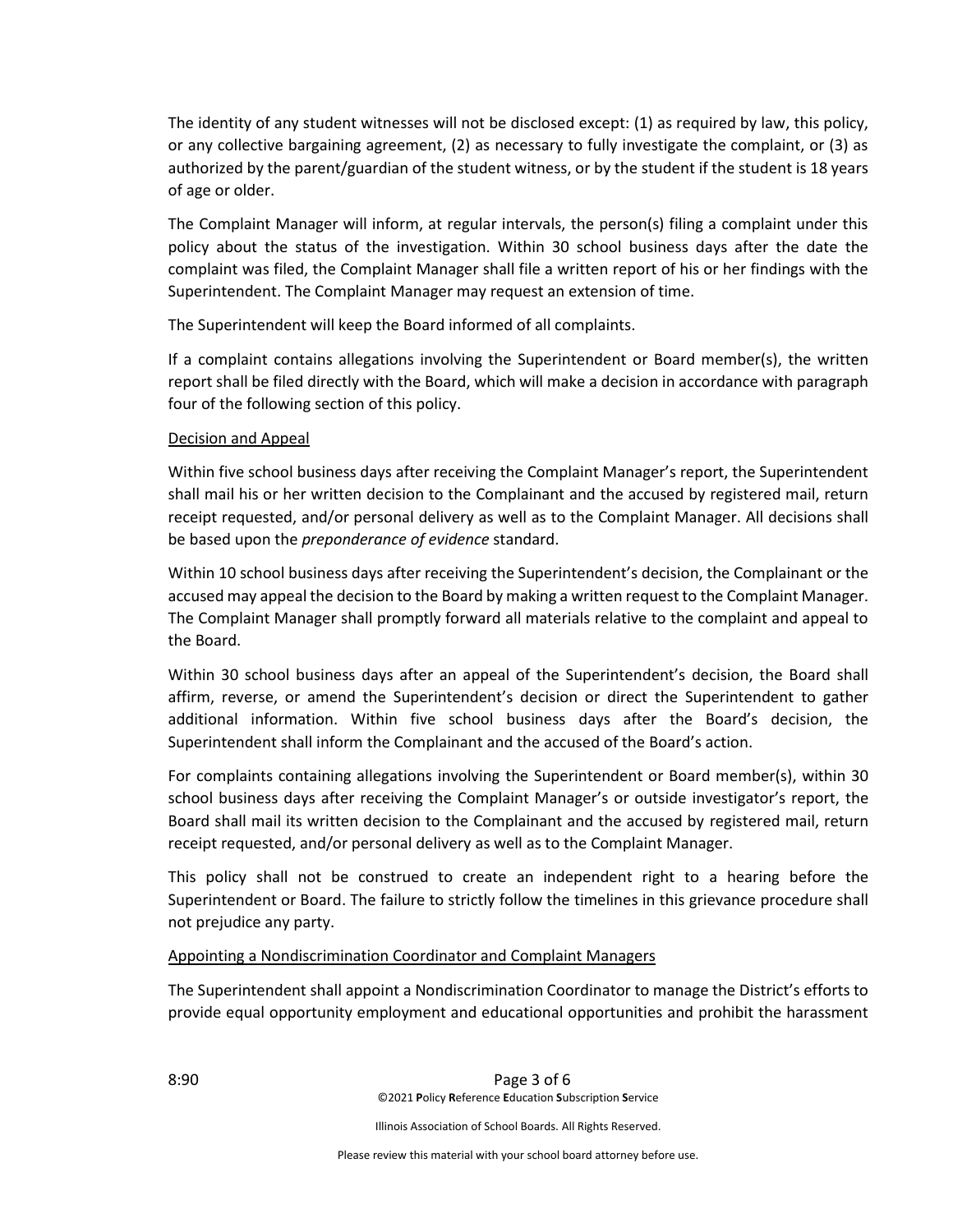of employees, students, and others. The Nondiscrimination Coordinator also serves as the District's Title IX Coordinator.

The Superintendent shall appoint at least one Complaint Manager to administer this policy. If possible, the Superintendent will appoint two Complaint Managers, one of each gender. The District's Nondiscrimination Coordinator may be appointed as one of the Complaint Managers.

The Superintendent shall insert into this policy and keep current the names, office addresses, email addresses, and telephone numbers of the Nondiscrimination Coordinator and the Complaint Managers.

# **Nondiscrimination Coordinator:**

Dr. Kathleen Wilkey

808 Adams St., Lockport, IL 60441

[kwilkey@d91.net](mailto:kwilkey@d91.net)

815-838-0737 Ext. 1107

#### **Complaint Managers:**

| Dr. Kathleen Wilkey               | Larry Spencer                     |
|-----------------------------------|-----------------------------------|
| Name                              | Name                              |
| 808 Adams St., Lockport, IL 60441 | 808 Adams St., Lockport, IL 60441 |
| <b>Address</b>                    | Address                           |
| kwilkey@d91.net                   | Ispencer@d91.net                  |
| Email                             | Email                             |
| 815-838-0737 Ext. 1107            | 815-838-0737 Ext. 1138            |
| Telephone                         | Telephone                         |

8:90 Page 4 of 6 ©2021 **P**olicy **R**eference **E**ducation **S**ubscription **S**ervice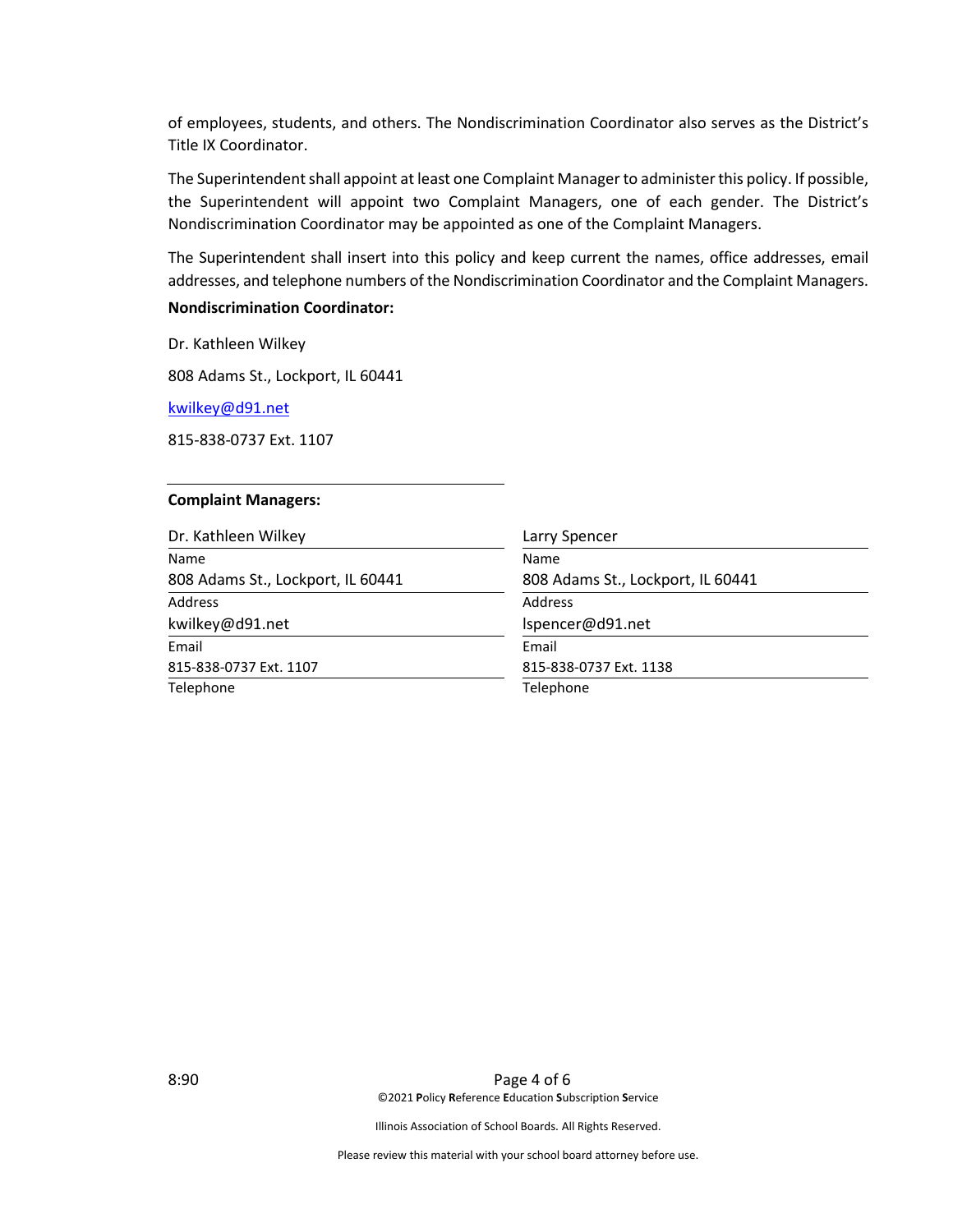**LEGAL REF.:** 8 U.S.C. §1324a et seq., Immigration Reform and Control Act.

20 U.S.C. §1232g, Family Education Rights Privacy Act.

20 U.S.C. §1400, The Individuals with Disabilities Education Act.

20 U.S.C. §1681 et seq., Title IX of the Education Amendments; 34 C.F.R. Part 106.

29 U.S.C. §206(d), Equal Pay Act.

29 U.S.C. §621 et seq., Age Discrimination in Employment Act.

29 U.S.C. §791 et seq., Rehabilitation Act of 1973.

29 U.S.C. §2612, Family and Medical Leave Act.

42 U.S.C. §2000d et seq., Title VI of the Civil Rights Act.

42 U.S.C. §2000e et seg., Equal Employment Opportunities Act (Title VII of the Civil Rights Act).

42 U.S.C. §2000ff et seq., Genetic Information Nondiscrimination Act.

42 U.S.C. §11431 et seq., McKinney-Vento Homeless Assistance Act.

42 U.S.C. §12101 et seq., Americans With Disabilities Act.

105 ILCS 5/2-3.8, 5/3-10, 5/10-20, 5/10-20.5, 5/10-20.7a, 5/10-20.60, 5/10-20.69 5/10-20.75 (final citation pending), 5/10-22.5, 5/22-19, 5/24-4, 5/27-1, 5/27-23.7, and 45/1-15.

5 ILCS 415/10(a)(2), Government Severance Pay Act.

5 ILCS 430/70-5(a), State Officials and Employees Ethics Act.

410 ILCS 513/, Ill. Genetic Information Privacy Act.

740 ILCS 174/, Whistleblower Act.

740 ILCS 175/, Ill. False Claims Act.

775 ILCS 5/, Ill. Human Rights Act.

- 820 ILCS 180/, Victims' Economic Security and Safety Act; 56 Ill.Admin.Code Part 280.
- 820 ILCS 112/, Equal Pay Act of 2003.
- 820 ILCS 70/, Employee Credit Privacy Act, 70/10(b), and 70/2523 Ill.Admin.Code §§1.240, 200.40, 226.50, and 226.570.